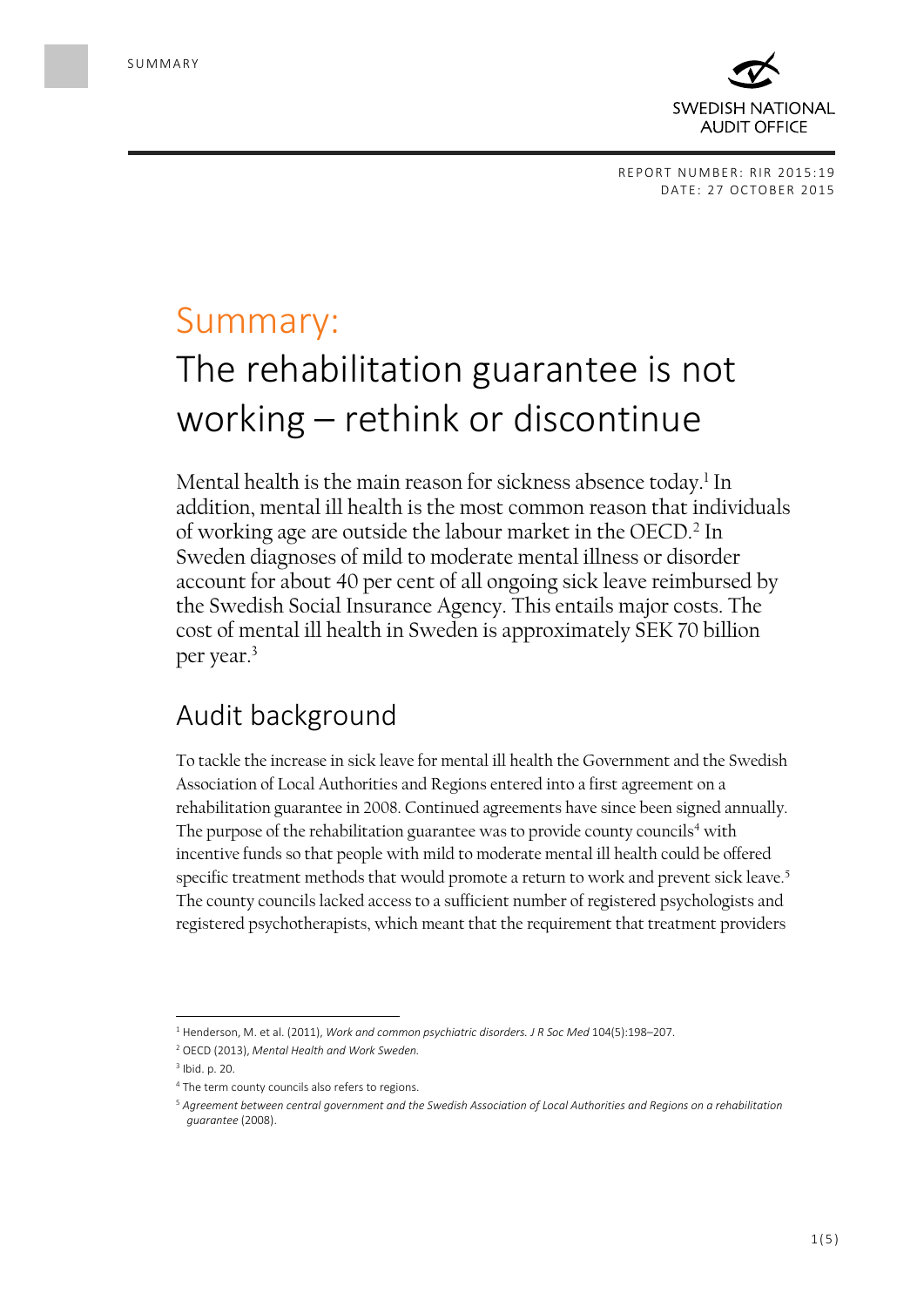should be registered psychologists or psychotherapists was not covered by the rehabilitation guarantee.<sup>6</sup>

The rehabilitation guarantee was formulated and introduced quickly, and the Government decided on several evaluations and investigations to develop and improve the agreements subsequently. The agreements stated that treatment should be given in accordance with the latest evidence and that the agreements should continually admit new knowledge and take into account the findings of evaluations and investigations.<sup>7</sup> None of the evaluations commissioned has shown with certainty that the rate of return to work for people with mild to moderate mental ill health has increased.<sup>8</sup>

The Swedish NAO carried out an audit of what in the design and implementation of the rehabilitation guarantee prevents achievement of the objective of a return to work for people with mental ill health. The audit covers the agreements signed from 2008 to 2015. The audit was conducted by means of a document analysis of the evaluations and investigations covering the rehabilitation guarantee, a qualitative interview study with primary care treatment providers and a quantitative examination of how county councils have allocated the rehabilitation guarantee funds. The county councils can allocate funds as they consider appropriate. It is nevertheless relevant to investigate how the county councils have used funds, since the rehabilitation guarantee has shown poor achievement of objectives and it is a matter of incentive funds for a specific target group: people with mild to moderate mental ill health who are to be treated in primary care.

## Audit conclusions

The Swedish NAO considers that a series of factors in the design and implementation of the rehabilitation guarantee have hindered achievement of its objective.

#### Too much focus on treatment method

In the opinion of the Swedish NAO the Government has not formulated and revised the agreements on the basis of existing knowledge of the rehabilitation guarantee and its effects. The Government has not continually developed the agreements on the basis of

 $\overline{a}$ 

<sup>6</sup> Interviews 35 and 36.

<sup>7</sup> *Agreement between central government and the Swedish Association of Local Authorities and Regions on a rehabilitation guarantee (2011).*

<sup>8</sup> See Karolinska Institutet (2011), *En nationell utvärdering av rehabiliteringsgarantins effekter på sjukfrånvaro och hälsa. Final report part I*; Institutet för arbetsmarknads- och utbildningspolitisk utvärdering (2012), *Rehabiliteringsgarantin*. Institute for Labour Market Policy Evaluation, Report 2012:26, p. 37–40.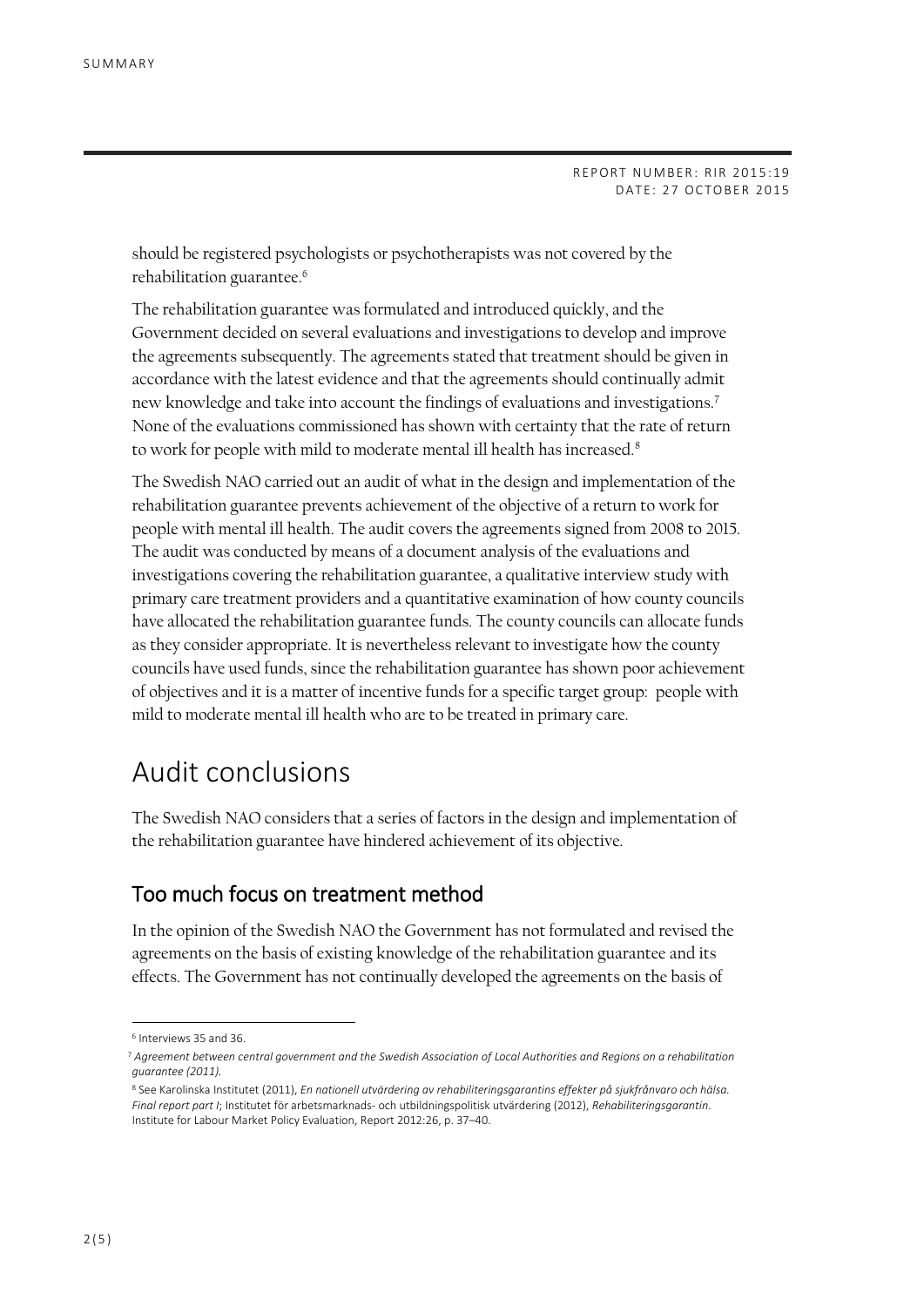the current state of knowledge and on the basis of the findings of commissioned evaluations.

The fact that the Government from the start has steered towards promoting evidencebased treatment methods in primary care has directed focus specifically to the treatment methods, which has hampered development of the rehabilitation guarantee. Instead, an explicit focus on returning to work should have been given priority when introducing the rehabilitation guarantee.

#### An initial qualified assessment is important but is not always carried out

In many cases the patient is not given any initial qualified psychological assessment by a registered psychologist or registered psychotherapist. This means that it not possible either to determine whether the patient has the right potential to be helped by the treatment covered by the rehabilitation guarantee or to exclude the possibility that the patient is suffering from another mental problem.

#### *Patients do not always receive treatment fast enough*

An important focus for the rehabilitation guarantee is to achieve fast treatment. Instead the waiting period before starting treatment is often long. The number of qualified treatment providers is not sufficient to meet the needs. Some county councils have a waiting list of about four months, some even up to a year.

If the treatment providers are to comply with all the requirements of the agreement their waiting times grow. Nor do all patients need as many treatments as the rehabilitation guarantee assumes. For some patients suffering mild or moderate mental ill health fewer treatment sessions may be sufficient.

#### Lack of systematic patient follow-up

Another problem is that it is not possible to say whether the patients are helped by the treatment. The reason is that the rehabilitation guarantee does not include any patient follow-up requirements. This means that the treatment providers themselves do not know if patients receiving treatment as part of the rehabilitation guarantee receive more effective help than patients being treated with methods other than those specified in the rehabilitation guarantee.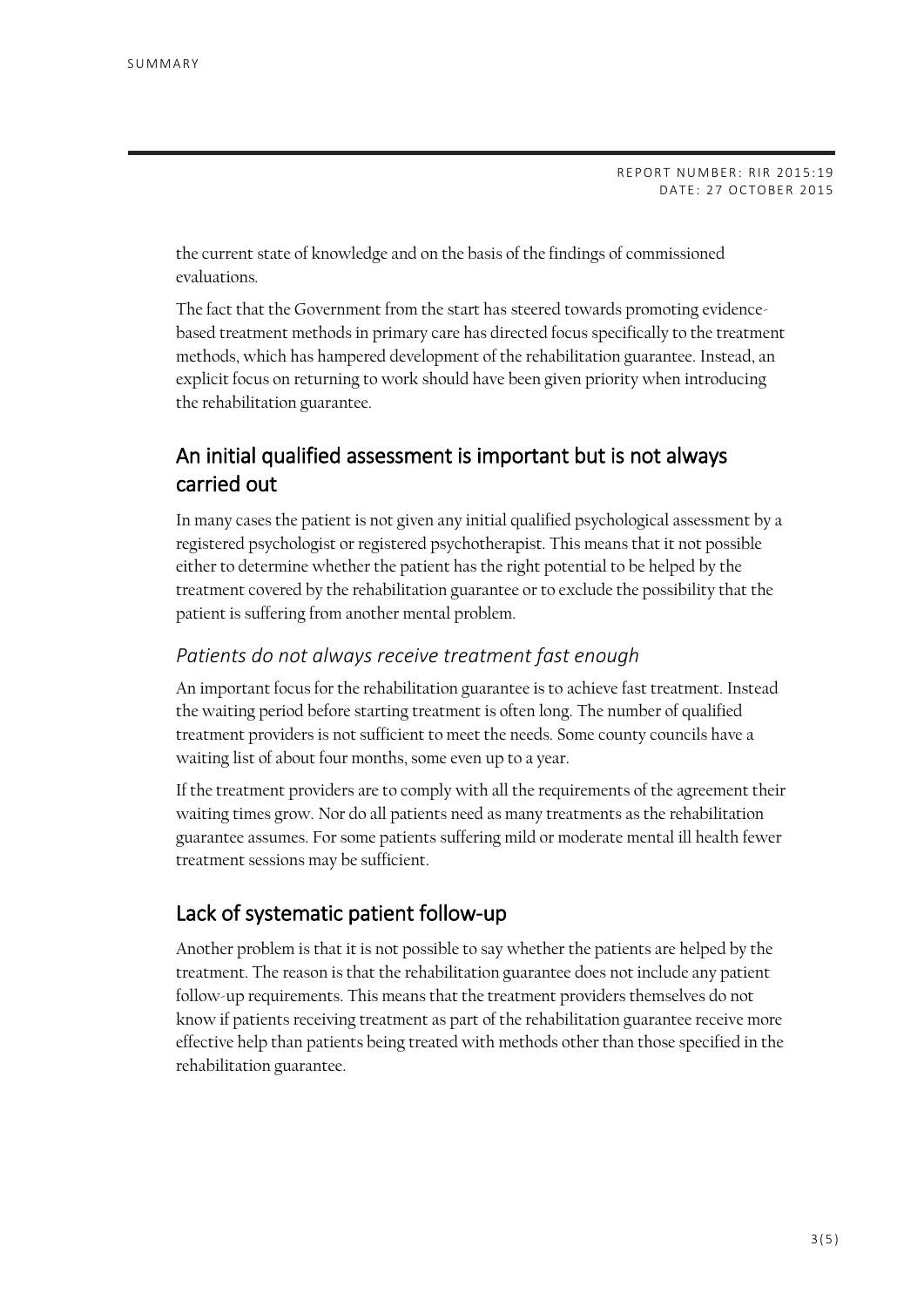#### There is no focus on actively promoting a return to work

In primary care the treatment providers usually do not know how they should tackle returning to work and they are not reimbursed for going to meetings with employers or for familiarising themselves with various treatment methods aimed at increasing the return to work rate. Nor has the intended collaboration with occupational health services become a reality, which is a problem since in some cases the occupational health services are the initial contact for patients suffering mental ill health. Instead, coordination is often carried out by a rehab-coordinator who plays a central role in the patient's rehabilitation. Another important aspect for making work on mental ill health in primary care effective is an operational manager who gives priority to mental ill health and the professions that work with psycho-social issues.

#### County councils have dealt with the funds in different ways

In some county councils a considerable percentage of incentive funds go to psychiatry, which does not necessarily treat the target group for the rehabilitation guarantee. Some county councils have kept the funds at central level. The money may go to relevant projects, but the projects may also be outside the rehabilitation guarantee objectives. One reason that county councils have decided to retain the funds at central level is the lack of long-term perspective in the agreements, and the fact that they are signed so late in the year makes the county councils' planning more difficult. The same applies to the extra funds allocated to the county councils to enable them, among other things, to improve the qualifications of treatment providers to registered psychotherapists, which have only in a few cases been used to raise the qualification from treatment provider with basic qualifications in cognitive behavioural therapy to registered psychotherapists. There is still a great need for registered psychologists and registered psychotherapists in primary care.